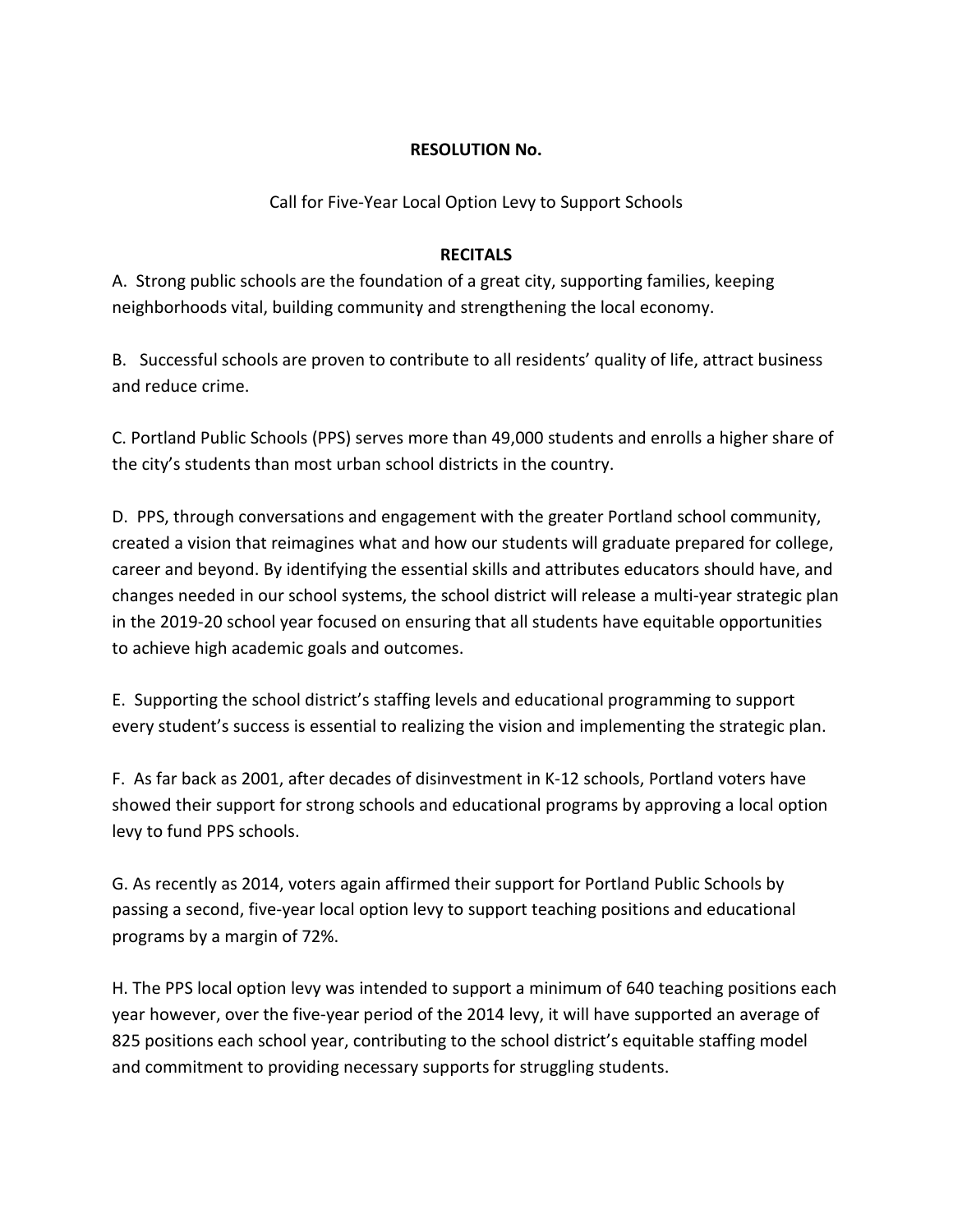I. PPS has exercised strong financial management over benefits costs, with all employees paying a share of health care premiums and all employees paying the 6-percent contribution into their retirement plans (a cost picked up by many public employers), and by refinancing the school district's PERS retirement obligations to save millions of dollars each year.

J. This local option levy requires independent oversight by the Citizens Budget Review Committee (CBRC) to ensure that levy dollars are used only for purposes approved by local voters.

K. The CBRC has affirmed, in annual reports to the PPS Board of Education, that local option funds have primarily been used to fund hundreds of teachers and maintain or lower class sizes. It urges the Board of Education to refer another five-year local option levy in the interest of maintaining teaching positions.

L. All funds raised under this proposed levy will be used exclusively for Portland students in PPS schools; and none of the funds will go to the state for distribution under the state school funding formula.

# **RESOLUTION**

1. The Board shall ask voters to approve a five-year local option levy in November 2019 that will provide an estimated \$99.9 million in 2020-2021; \$103.9 million in 2021-2022; \$108.1 million in 2022-2023; \$112.4 million in 2023-2024; and \$111.9 million in 2024-2025.

2. The levy revenue shall be used to fund teaching positions and classroom supports.

3. The fully allowable levy rate shall continue to be \$1.99 per \$1,000 of assessed value, which is estimated to cost roughly \$39.00 per month for a median home assessed at \$233,925 per year in the PPS district.

4. The Citizen Budget Review Committee will continue to provide independent oversight so that the funds are spent as the voters intended. The CBRC will continue to publish an annual report about the use of the local option revenues and their contribution to student achievement.

5. The Board will continue to commission performance audits of the school district's activities, programs and services to achieve cost savings through increasingly efficient use of resources, as well as to seek opportunities to improve school effectiveness and capacity-building for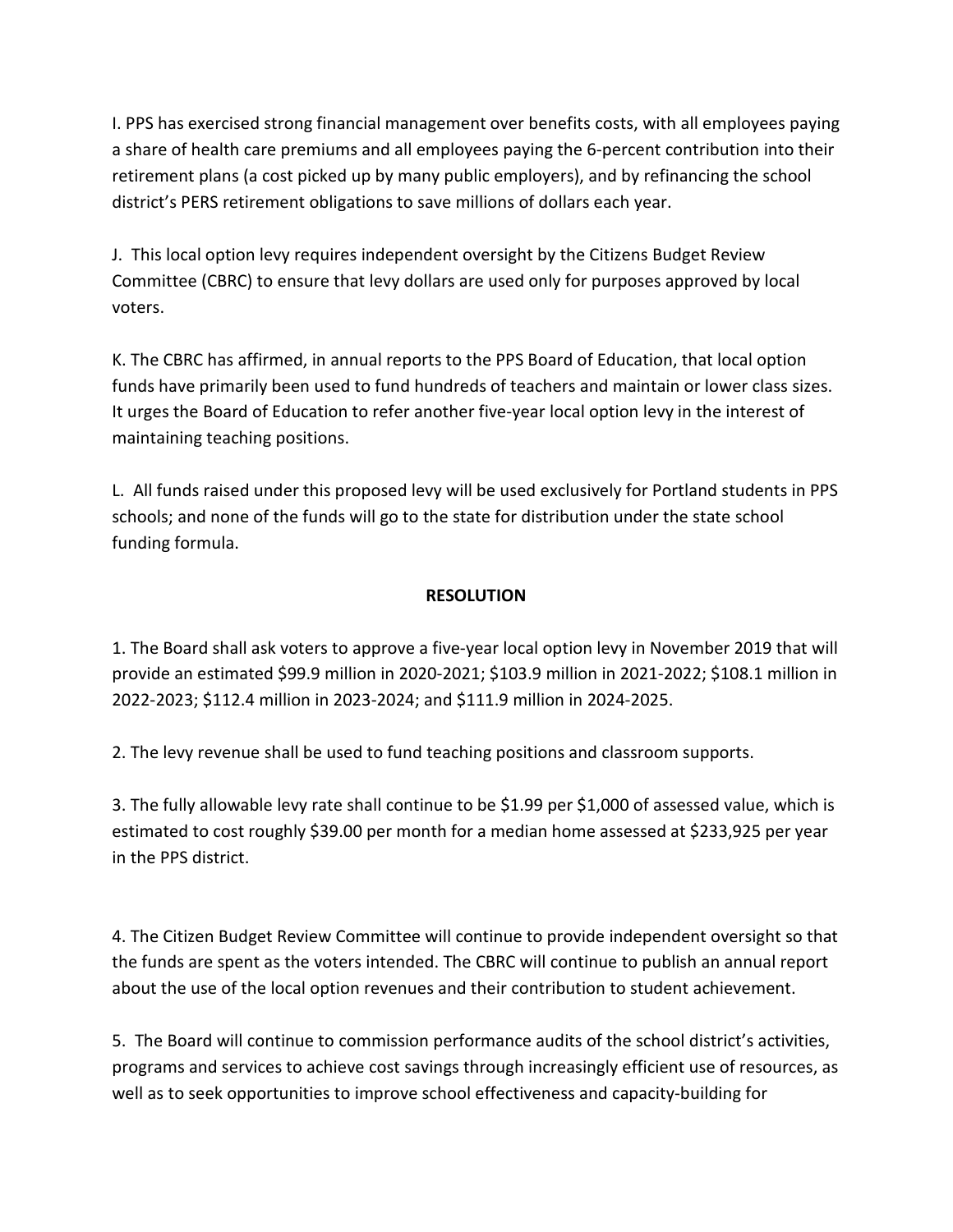increased accountability. Audits will continue to be conducted by independent auditors who will work at the direction of the Board to define the scope and design of audits.

6. The Board of Directors of School District No.1, Multnomah County, Oregon, finds that for the reasons and purposes described in the proposed measure set forth below, it is necessary and appropriate to levy a local option tax under ORS 280.040 et seq. for the fiscal year beginning July 1, 2020, and for four additional fiscal years thereafter each commencing July 1.

7. A serial levy election is hereby called to be held at the General Election on the 5th day of November 2019, in the manner and between the hours provided by law, at which there shall be submitted to the electors of School District No. 1, Multnomah County, Oregon.

8. PPS authorizes the Board Chair, Superintendent, or his designee (the "Authorized Representative") to take any actions necessary to place the measure that is attached as Exhibit A on the November 5, 2019 election ballot, and to place the explanatory statement that is attached as Exhibit B in the voter's pamphlet for that election. The Authorized Representative shall file the measure with the elections officer of Multnomah County not later than August 16, 2019 and the explanatory statement not later than September 5, 2019.

#### **EXHIBIT A:**

**CAPTION (10 words):** Levy Renewal to Maintain Teaching Positions and Classroom Supports

**QUESTION (20 words):** Shall district maintain teaching positions, classroom supports; renew levy of \$1.99 per \$1,000 assessed value for five years beginning 2020? This measure renews current local option taxes.

**SUMMARY (175 words):** Portland Public Schools' current local option levy was approved by voters in 2014 to provide funding for schools over 5 years. The renewed levy will provide an estimated \$99.9 million in the first year. Over the past five years, the levy has funded an average of 825 teaching positions each year and, if approved, the renewed levy is estimated to maintain that average over the next five years.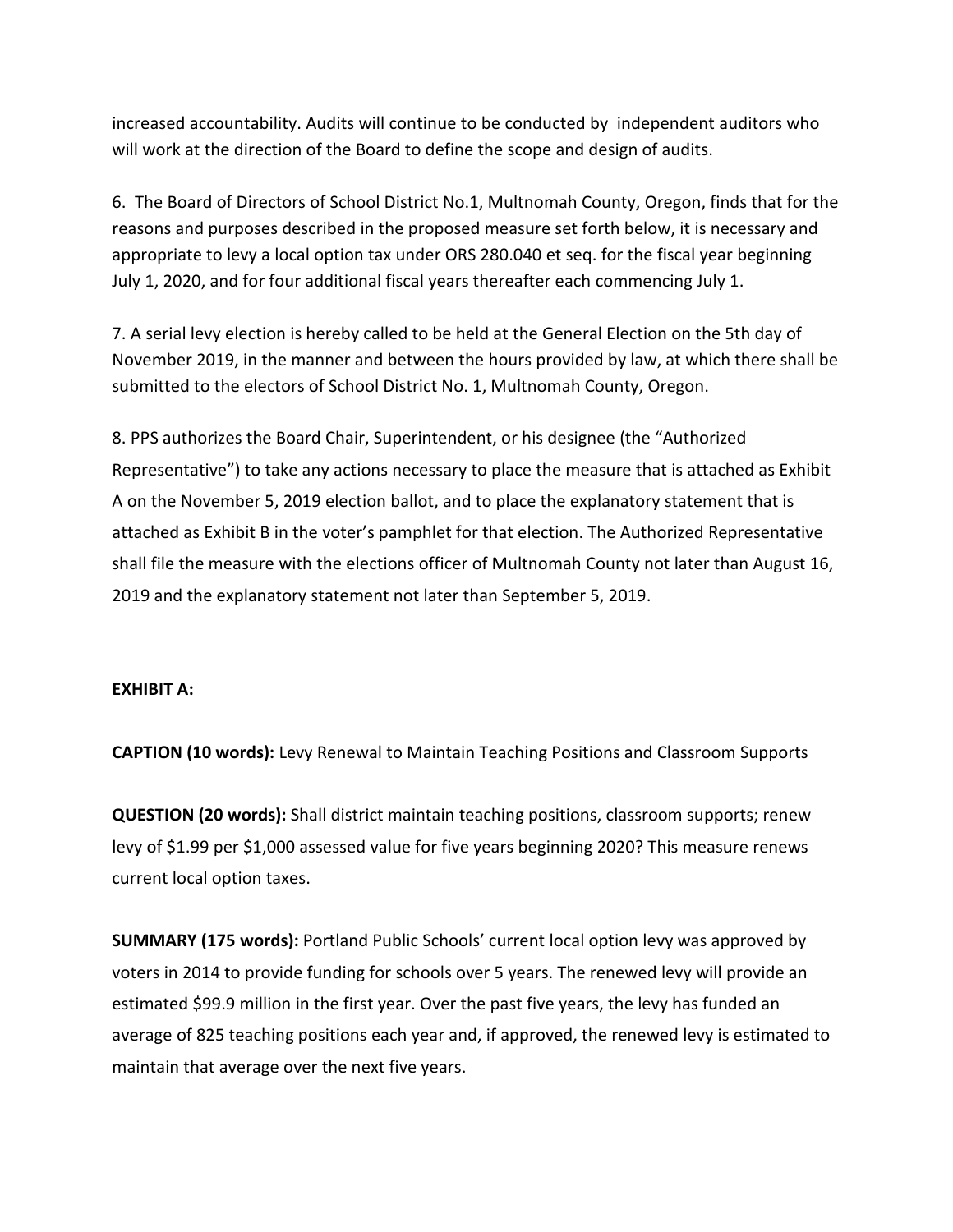This renewed local option levy would continue to fund teaching positions to:

- Support a well-rounded education, including career and technical programs and enrichments and electives for all students.
- Help maintain class sizes
- Provide supports for struggling students, such as reading specialists.

Levy cost remains \$1.99 per \$1,000 assessed property value, the same as the 2014 levy.

Funds will be placed in a sub-account, and independent citizen oversight will review expenditures to verify that funds are used as approved by voters. No levy funds go to administration. Independent performance auditing of school district programs will be done.

The levy will produce an estimated \$99.9 million in 2020-2021; \$103.9 million in 2021-2022; \$108.1 million in 2022-2023; \$112.4 million in 2023-2024; and \$111.9 million in 2024-2025. The estimated tax cost for this measure is an ESTIMATE ONLY based on the best information available from the county assessor at the time of estimate and may reflect the impact of early payment discounts, compression and the collection rate.

#### **EXHIBIT B:**

# **EXPLANATORY STATEMENT (500 words)**

Portland Public Schools currently serves over 49,000 students in 81 schools and other programs throughout the neighborhoods of Portland.

For the ninth straight year, PPS' 4-year graduation rates increased in 2017-2018. The graduation rate of 79.6% remains above the statewide average and has risen more than 17 points since 2010.

In serving the students of Portland, the district continuously strives to be fiscally responsible with taxpayer resources. Through many years of budget cuts, the school district and Board have worked to preserve classroom education. At the same time, PPS has advocated for a greater level of state investment by the Legislature and worked to ensure that all dollars are spent well and used for educational services for students. In December 2018, independent auditors gave PPS a clean financial bill of health and the district will receive regular independent performance audits to monitor effective use of taxpayer resources.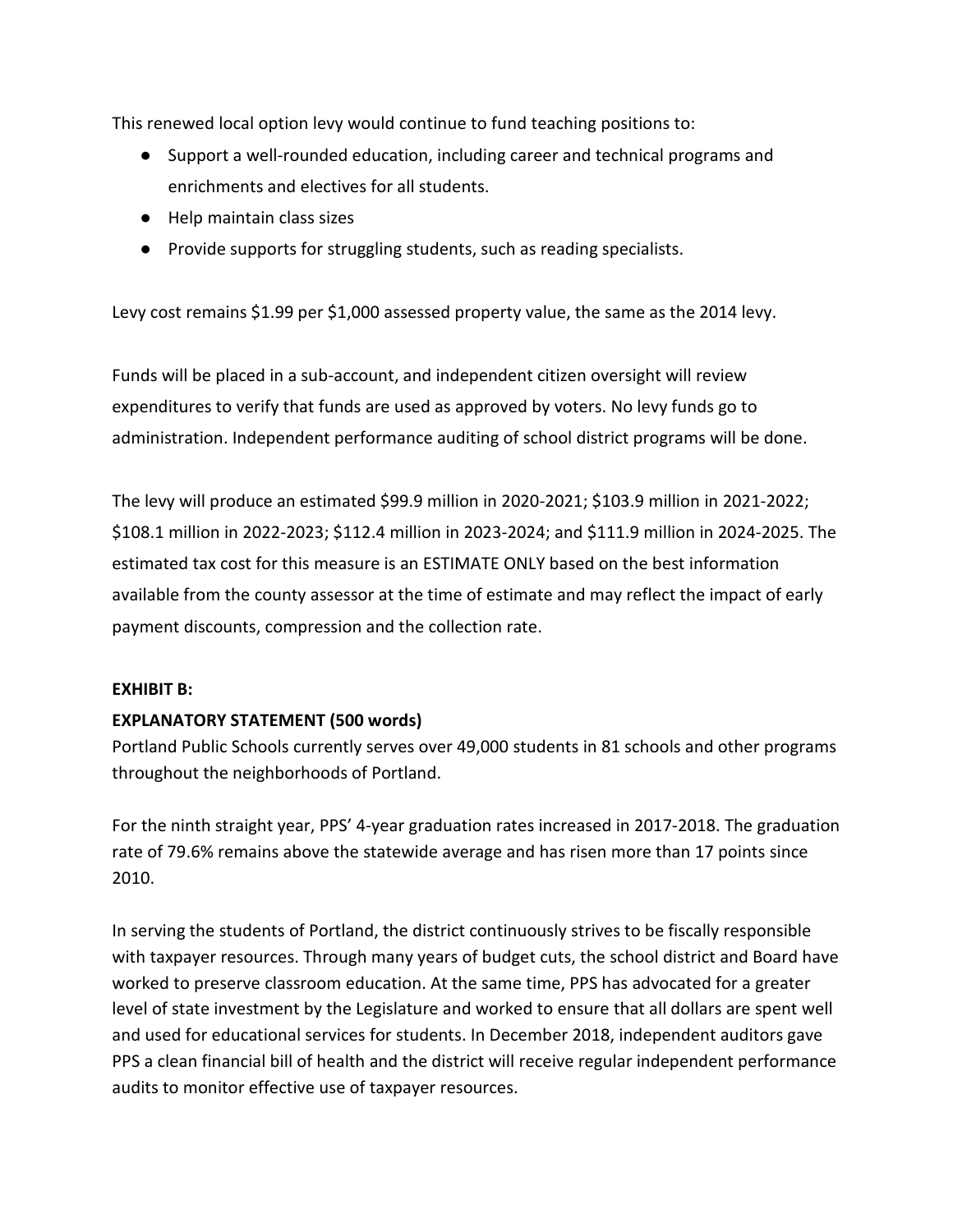The legislature has recently increased its investment in K-12 education, but more investments are needed to continue to build career and technical programs, maintain class size and better support struggling students. In the meantime, funds raised by this local option levy will help to close the funding gap.

If renewed, the levy is estimated to produce \$99.9 million for Portland Public Schools in school year 2020-2021. The proposed levy renewal would:

# **Fund teaching positions and classroom supports at every school in the district**

- The funds help support a well-rounded education, with enrichments for elementary and middle grades and electives in varied interest areas and disciplines for high school students.
- The funds help support career and technical programs and STEM programs, including computer science education, so students can graduate with the skills necessary to be career or college ready.
- Over the past five years, the levy funded an average of 825 teaching positions annually. If approved, that average will be maintained.
- Academic support for struggling students is included.

# **Continue to provide fiscal accountability and independent oversight**

- This renewal maintains the existing local option levy rate of \$1.99 per \$1,000 assessed value and ensures that all funds raised are directed to the voter-approved purpose of supporting schools.
- This local option requires independent citizen oversight so that tax dollars are used only for purposes approved by local voters.
- Funds will be placed in an sub-account to ensure their correct use and accurate reporting.
- No funds from this local option levy will be used for district administration.

# **Maintain the existing tax rate of \$1.99 per \$1,000 of assessed value**

● For a home with an average assessed value of \$233,925, the cost would be less than \$39 per month, or \$465 per year.